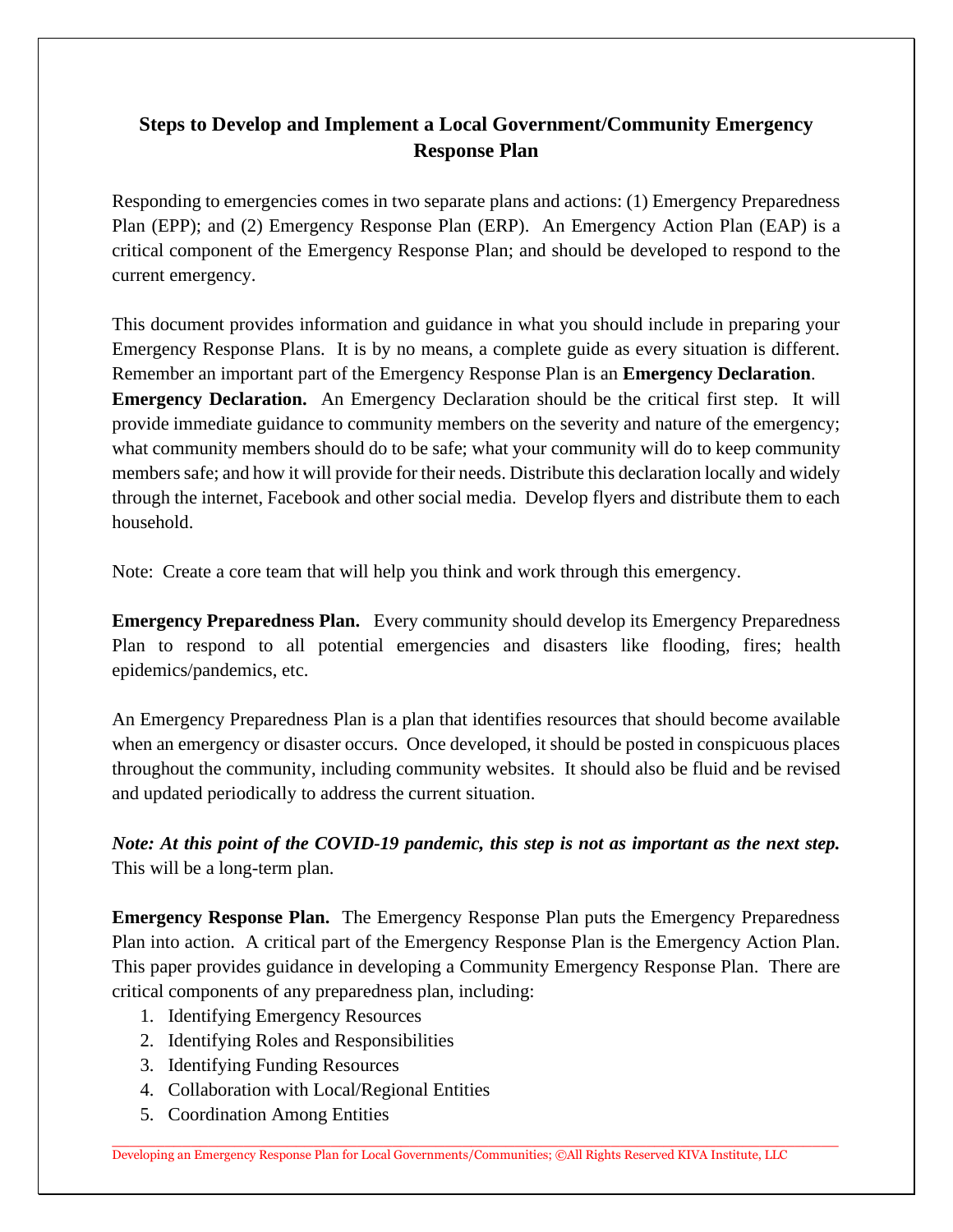- 6. Communications Strategies
- 7. Training Programs
- 8. Recovery/Rehabilitation Plans
- 1. Identifying Emergency Resources. It is important to identify and develop relationships with local and regional emergency service providers and responders, including:
	- a. Healthcare providers
	- b. Law enforcement agencies
	- c. Social work organizations
	- d. Local governments
	- e. Other communities

Research available service providers and contact them and share your work and intent; and bring them on board to be part of your plan. Include names of key individuals, addresses, telephone numbers, email addresses. Share the completed plan with them; and keep them posted.

Along with identifying emergency resources, arrange for and secure personal protective equipment for the people that will be implementing your Emergency Response Plan and for community members.

If necessary, identify and provide for a safe temporary shelter that will be equipped with bedding, showers, meals, and other incidentals. Identify admission criteria and how you will staff this facility.

2. Identify Needs of Households. Take an inventory of all the households within the community jurisdiction and adjacent households if applicable. Start with a map and identify the households by numbers, color coding, etc. Note: *Google Maps* has good satellite images if a map is not readily available. This information will contribute toward developing a database for future emergency response plans for emergencies (fires, medical, law enforcement, etc.).

Identify occupied homes and vacant homes. Obtain the following information through a survey, a door-to-door in-person interview is best, but members can self-report. As a matter of community record, it is recommended this information be updated annually.:

- a. Number of people living in each home, by:
	- 1) Age
	- 2) Medical condition, including medication(s)
	- 3) Handicapping condition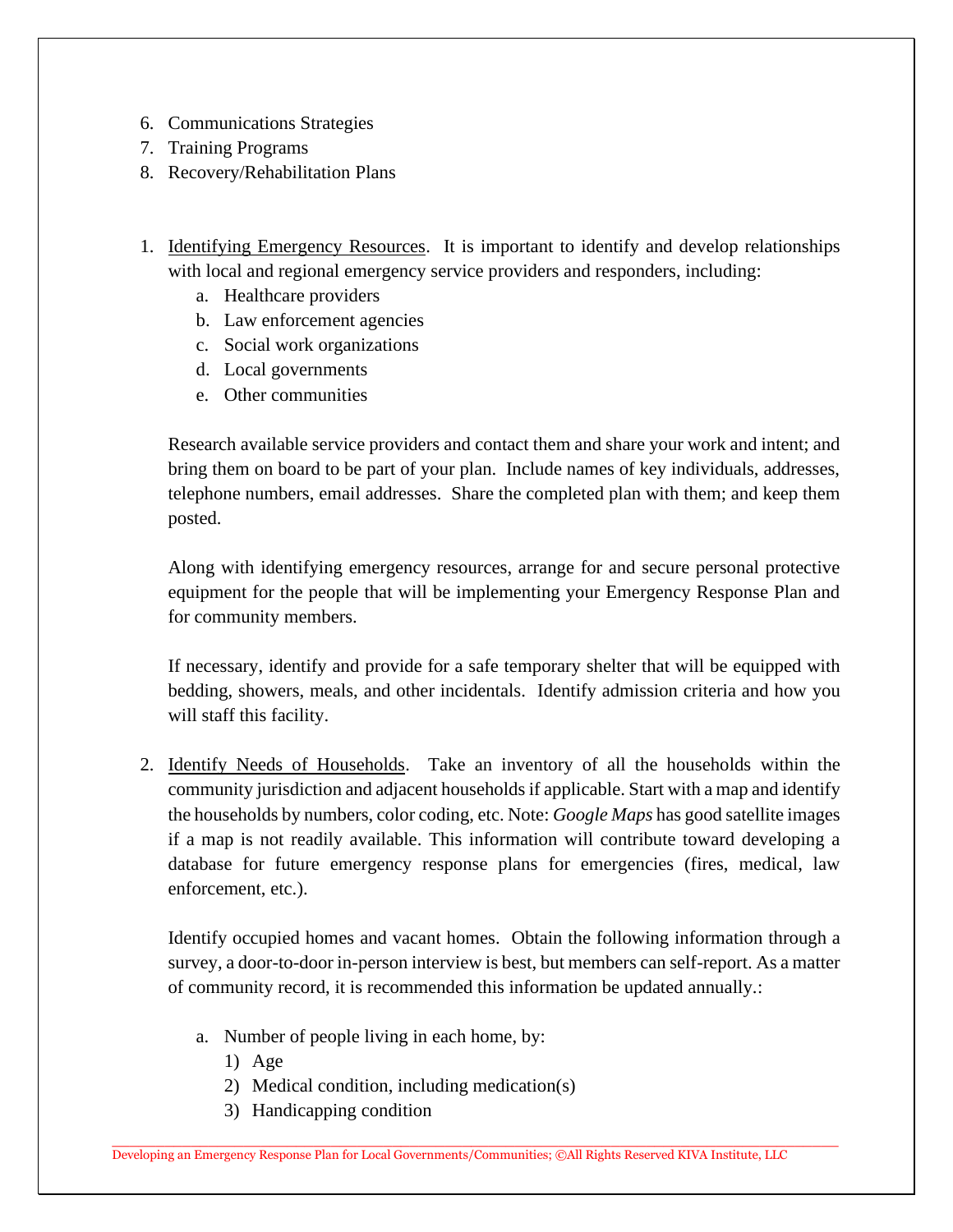- 4) Any other special needs
- b. Condition of home whether it has:
	- 1) Electricity
	- 2) Running water
	- 3) Heat source (propane, wood, coal)
	- 4) Landline or cellular phones
	- 5) Internet access
- c. Contact information, including
	- 1) Mailing and street address
	- 2) Telephone numbers
	- 3) Email address (if available)
- d. Create a database with this information being careful not to violate people's privacy and confidentiality. These files will be strictly confidential with access monitored and noted.
- 3. Identifying Roles and Responsibilities. It is most important to identify who will be included in the emergency response plan when it is activated. Equally important is to share the plan with them; provide orientation and training; record their contact information. Coordinate, coordinate, coordinate. Identify and develop:
	- a. Incident Command System (ICS). This is an organizational structure that outlines the command hierarchy within in the ICS. The ICS may be simple, or it could be broader, depending on the nature of the emergency. Create a unified command structure by breaking down potential areas of need and identify who will be responsible for addressing/providing those services.
		- 1) Food Supplies/Groceries:
			- i. How are you going to provide for and deliver food supplies, meals, groceries, water, propane, gasoline?
			- ii. Enter into partnerships or purchase agreements with local stores, and stores in outlying towns.
			- iii. Where will the money come from?
		- 2) Medical Services, Supplies and Equipment:
			- i. How will you provide for emergency transportation, home visits, getting prescriptions?
			- ii. The survey you conduct (as stated above) will provide information you will need to determine the need.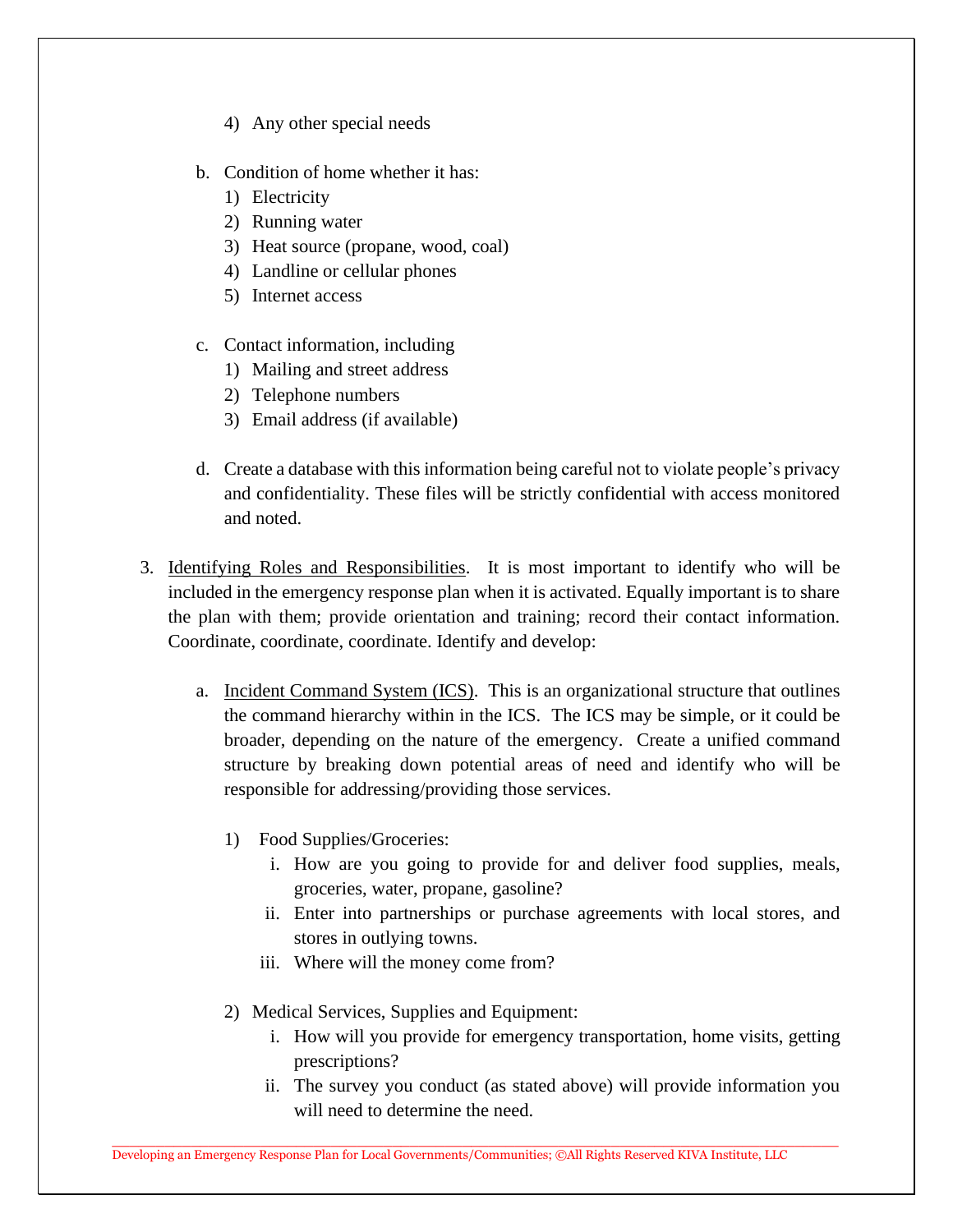- iii. Provide for equipment, generators, freezer storage.
- iv. It is also important and your responsibility to provide for the health and safety of your ICS team. Provide proper safety clothing and equipment.
- 3) Transportation:
	- i. Prioritize transportation needs and identify how these needs will be met.
	- ii. It is important to limit drivers to those in the ICS plan.
	- iii. This includes scheduling and making trips to get supplies (running into local towns) and deliver supplies.
	- iv. Are you going to have to evacuate or isolate people? How will that be done?
- 4) Enforcement:
	- i. How will you enforce your community ordinances, directives, etc. For example, how will you enforce "shelter in place" directives?
	- ii. Use flyers and distribute throughout the community.
- 5) Safety:
	- i. Identify the medical, transportation, housing and other emergency needs; and how you will provide these services.
	- ii. Provide for meeting emergencies by working the local and regional service providers, including outlying towns (Hospitals, Law Enforcement).
	- iii. Make sure there is good ingress and egress in and out of the community. It may be good to identify "one-way" traffic patterns (in and out) in cases of evacuation to ensure traffic moves smoothly.
- 6) Decision Making Process.
	- i. Develop an incident decision-making tree that identifies who and how decisions are made. This is part of the ICS described above; and should be shared with everyone involved. The objective is to make this a simple process, otherwise you will impede progress.
	- ii. Sometimes decisions need to be made immediately, without delay. Who will make these decisions?
	- iii. Sometimes decisions are not immediate but may have broader, lasting impacts; and are made appropriately by the ICS Commander or community officials.
- b. When you mobilize your Incident Command System (ICS) will depend on the nature of the emergency. It may be that you don't have to implement the entire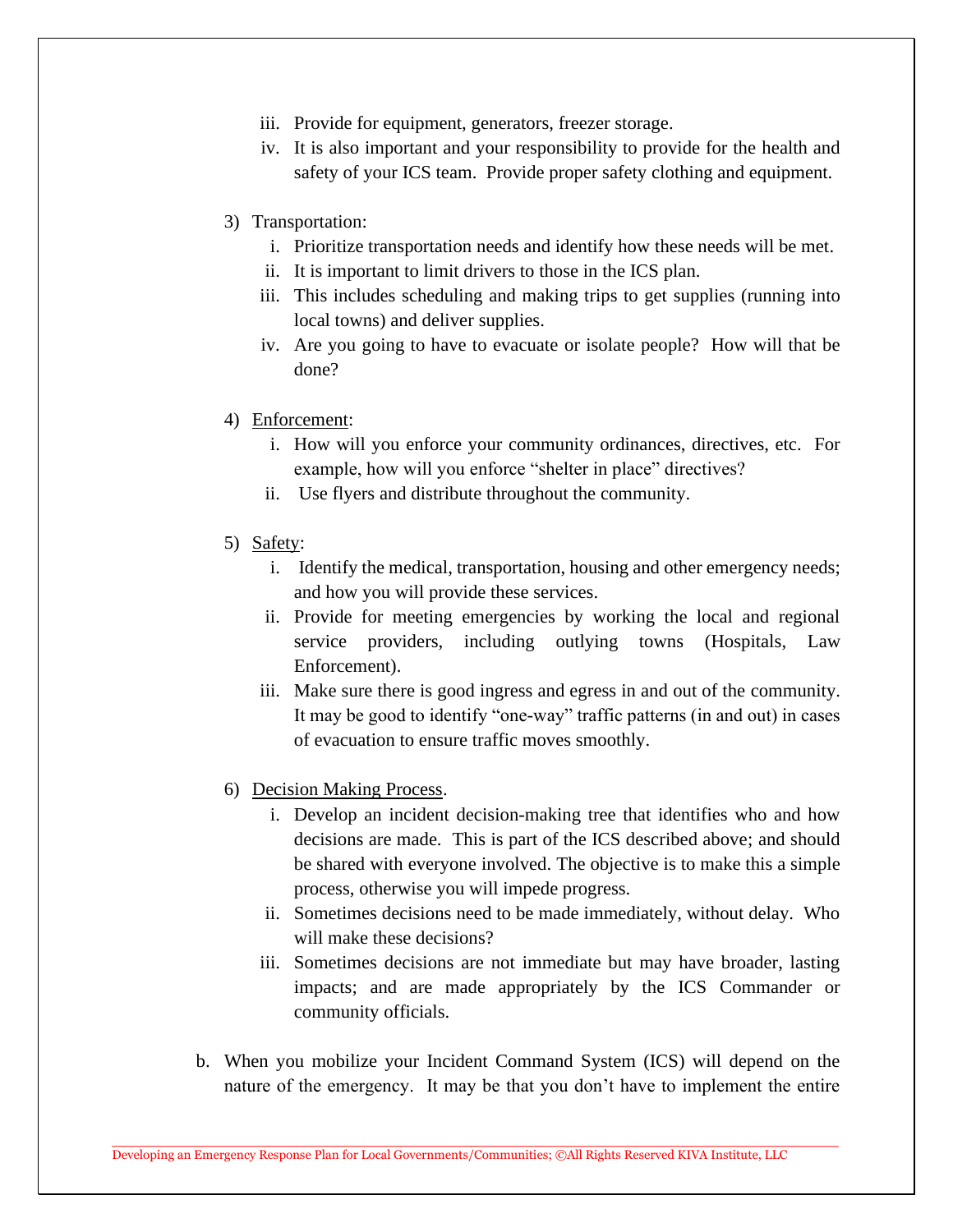structure described above. You may only need to implement an abbreviated version of the ICS.

- c. Similarly, when you decide to dismiss the Incident Command team(s) will a depend on the nature of the emergency. Most importantly, before you dismiss your teams, make sure the situation is completely clear and that the emergency has been "controlled".
- 4. Identifying Funding Resources. Funding is a critical component to responding to emergencies. The community may have some funds, but those funds are limited.
	- a. Request your fund-appropriating body (local governing Council) assist with funding for the emergency. Place a sense of urgency; and request the Council act on this request immediately.
	- b. There are other funds available from various sources, including private foundations, states, and certain federal agencies. Assign someone at the community to research funding sources and prepare applications to secure the funds. Maybe the local government could have someone assigned to secure emergency grant funds for the community.
	- c. Keep track of your expenditures by keeping an accounting of all expenses. Keep receipts. This information will be essential when you seek funding and/or reimbursement.
- 5. Collaborate with Local/Regional Entities. Collaboration is a key component of emergency planning. You will need to coordinate with each other during the emergency, so it is important that you develop your plans together.
	- a. Bring your strategic partners in so they can help in the development of the plans, and so they can bring in their expertise and services. Identify them in your plans.
	- b. Some of these needs are going to be beyond your community capability, and some of these entities are funded to provide these services.
- 6. Communication Strategies. A communications strategy is so important in any emergency. Determine how you need to get the word out, initially and periodically. Take advantage of all the communications tools available to you: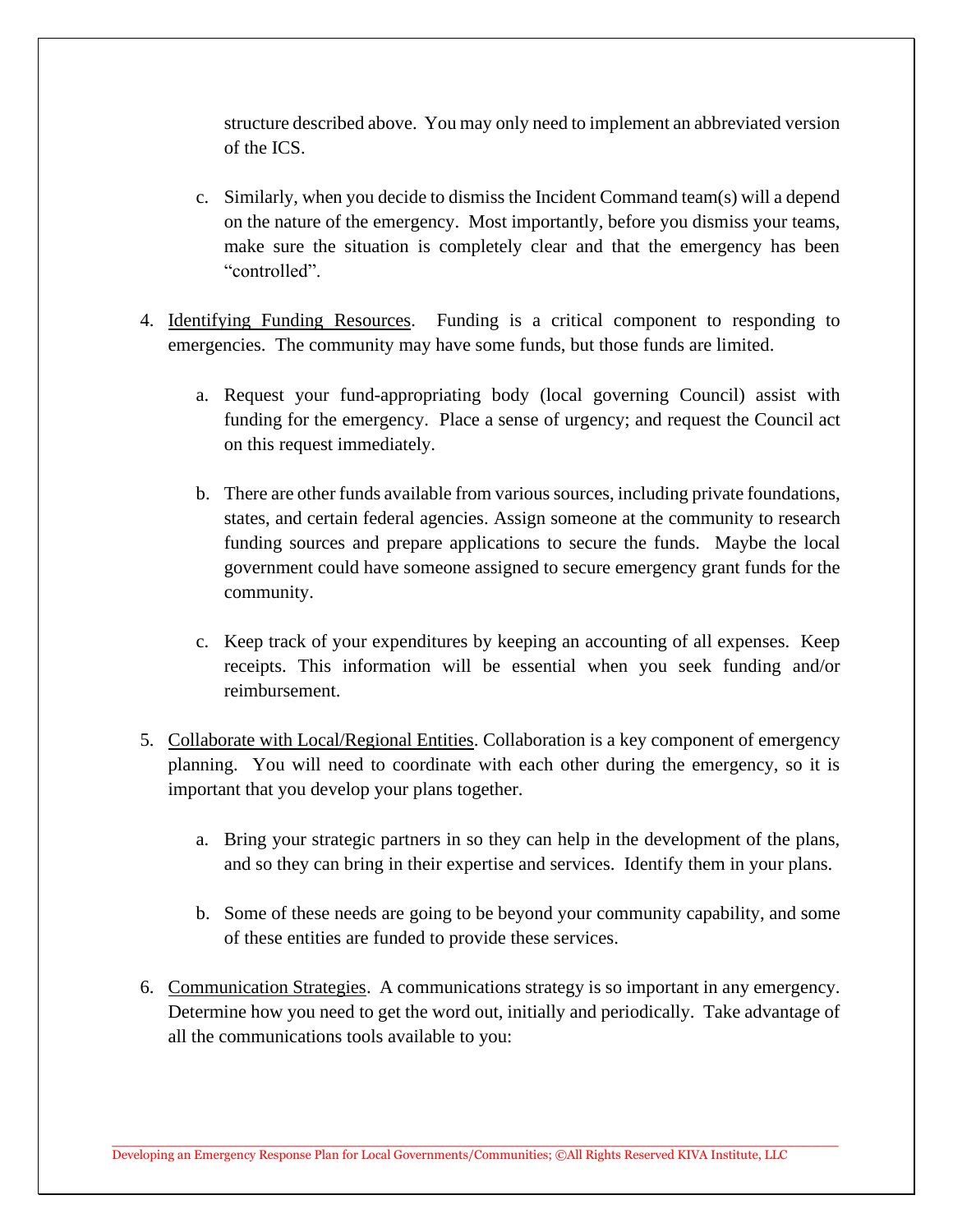- a. Assign someone that will be your Public Information Officer (PIO). This person should have some experience; and should have a good network with local news outlets (newspapers, television, local radio stations; etc.).
- b. Arrange for mobile radios, cell phones, etc. for your teams; and share this information with your Incident Command (IC). Assign contact numbers.
- c. Develop newsletters and flyers that will be distributed to each household; and posted in public places; publish announcements in local newspapers.
- d. Utilize social media such as Facebook, Twitter, etc.
- e. Hold daily or periodic news conferences either in person, through social media, or local radio. Webinars or posting video recordings may be useful.
- f. Communicate your Emergency Response Plan with the community.
- 7. Training Program. It is important that those directly involved in carrying out the Emergency Response Plan have the information they need to do their work. Training need not be extensive and may be in the form of daily briefings/meetings.
	- a. If the situation will present safety and health concerns for the ICS team, bring in a professional or someone knowledgeable of the hazards to provide training.
	- b. Hold periodic safety meetings.
- 8. Rehabilitation Plans. Part of every emergency management plan and Incident Command comes with a recovery or rehabilitation plan.
	- a. What was the extent of the damage? Is there visual damage or chemical damage?
	- b. How will you fix the damage/impacts? This will depend on the nature of the emergency. This might be very expensive.
	- c. Who will do the rehabilitation and remediation work? You may need professional help, depending on the nature and severity of the damage/impact.
	- d. What plans will you put in place to prevent a repeat incident?
	- e. When will you determine the emergency is controlled; and there is no more danger; and that people will be permitted return to their homes?

Developing an Emergency Response Plan for Local Governments/Communities; ©All Rights Reserved KIVA Institute, LLC